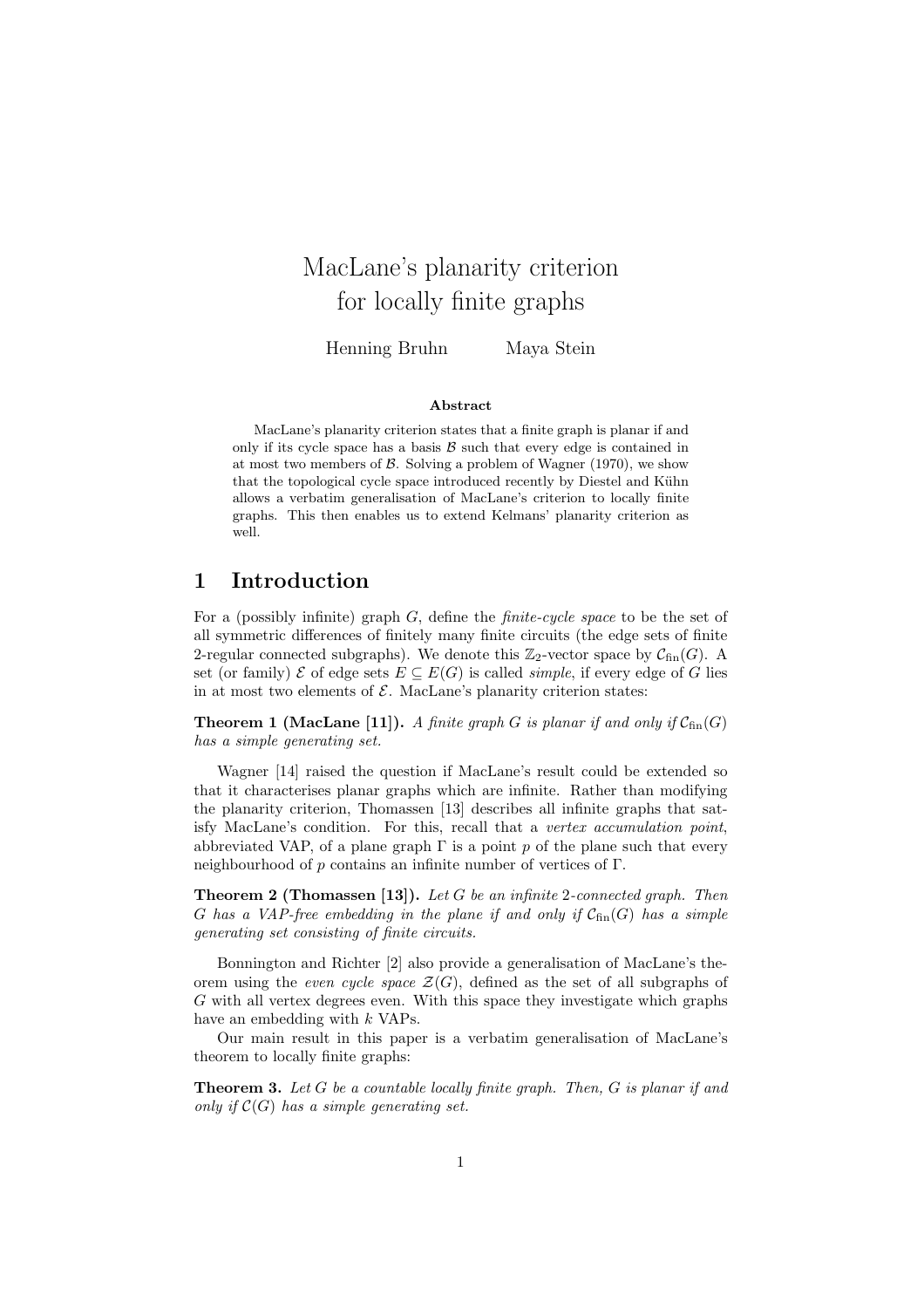Here,  $\mathcal{C}(G)$  denotes the cycle space, called the *topological cycle space*, introduced for infinite graphs by Diestel and Kühn [7, 8]. Its basic constituents are not just finite circuits but arbitrary topological circles (i.e. homeomorphic images of the unit circle) in the space consisting of  $G$  together with its ends.

The space  $\mathcal{C}(G)$  will be formally defined in Section 2. Let us remark here only that this notion of a cycle space has allowed a number of natural or verbatim generalisations of all the following basic results for finite graphs. Namely, that the cycle space is generated by the fundamental circuits of every spanning tree; that every element of the cycle space meets every cut in an even number of edges; that every element of the cycle space is a disjoint union of circuits; and that the cycle space in a 3-connected graph is generated by the peripheral circuits (Tutte's generating theorem). See Diestel [5] for a gentle introduction and discussion of the topological cycle space.

We discuss our main result in Section 3 after introducing the necessary definitions in the next section. In Section 4 we investigate some properties of simple generating sets. The main result will be proved in the course of Sections 5 and 6. Finally, in Section 7, we extend Kelmans' planarity criterion to locally finite graphs.

# 2 Definitions and basic facts

The basic terminology we use can be found in Diestel [6]. All graphs in this paper are simple and undirected. Let  $G = (V, E)$  be a fixed graph.

A 1-way infinite path is called a ray, and a 2-way infinite path is a double ray. The subrays of (double) rays are their tails. The ends of  $G$  are the equivalence classes of rays under the following equivalence relation: two rays in  $G$  are equivalent if no finite set of vertices separates them.

We define a topology on  $G$  together with its ends, i.e. our topological space consists of all vertices, all inner points of edges and all ends of G. On G the topology will be that of a 1-complex. Thus, the basic open neighbourhoods of an inner point on an edge are the open intervals on the edge containing that point, while the basic open neighbourhoods of a vertex  $x$  are the unions of halfopen intervals containing x, one from every edge at x. For every end  $\omega$  and any finite set  $S \subseteq V$  there is exactly one component  $C = C(S, \omega)$  of  $G - S$  which contains a tail of every ray in  $\omega$ . We say that  $\omega$  belongs to C, and write  $\overline{C}(S,\omega)$ for the component C together with all the ends belonging to it. Then the basic open neighbourhoods of an end  $\omega$  are all sets of the form

$$
\hat{C}(S,\omega) := \overline{C}(S,\omega) \cup E'(S,\omega)
$$

where  $E'(S,\omega)$  is any union of half-edges  $(z, y] \subseteq e$ , one for every edge  $e = xy$ with  $x \in S$ ,  $y \in C$  (where z lies in the interior of e, that is  $z \in \mathring{e}$ ). This topological space will be denoted by  $|G|$ . (For locally finite graphs  $G$ ,  $|G|$  is the Freudenthal compactification of  $G$ .) We shall freely view  $G$  either as an abstract graph or as a subspace of  $|G|$ , i.e. the union of all vertices and edges of G with the usual topology of a 1-complex. It is not difficult to see that if  $G$  is connected and locally finite, then  $|G|$  is compact.

For any subset  $X \subseteq |G|$ , put  $V(X) := X \cap V$ , and let  $E(X)$  be the set of edges e with  $e \subseteq X$ . If Z is an edge set write Z for the closure of  $\bigcup Z$ . A subset of  $|G|$  which is homeomorphic to the unit interval  $[0, 1]$  is called an *arc*.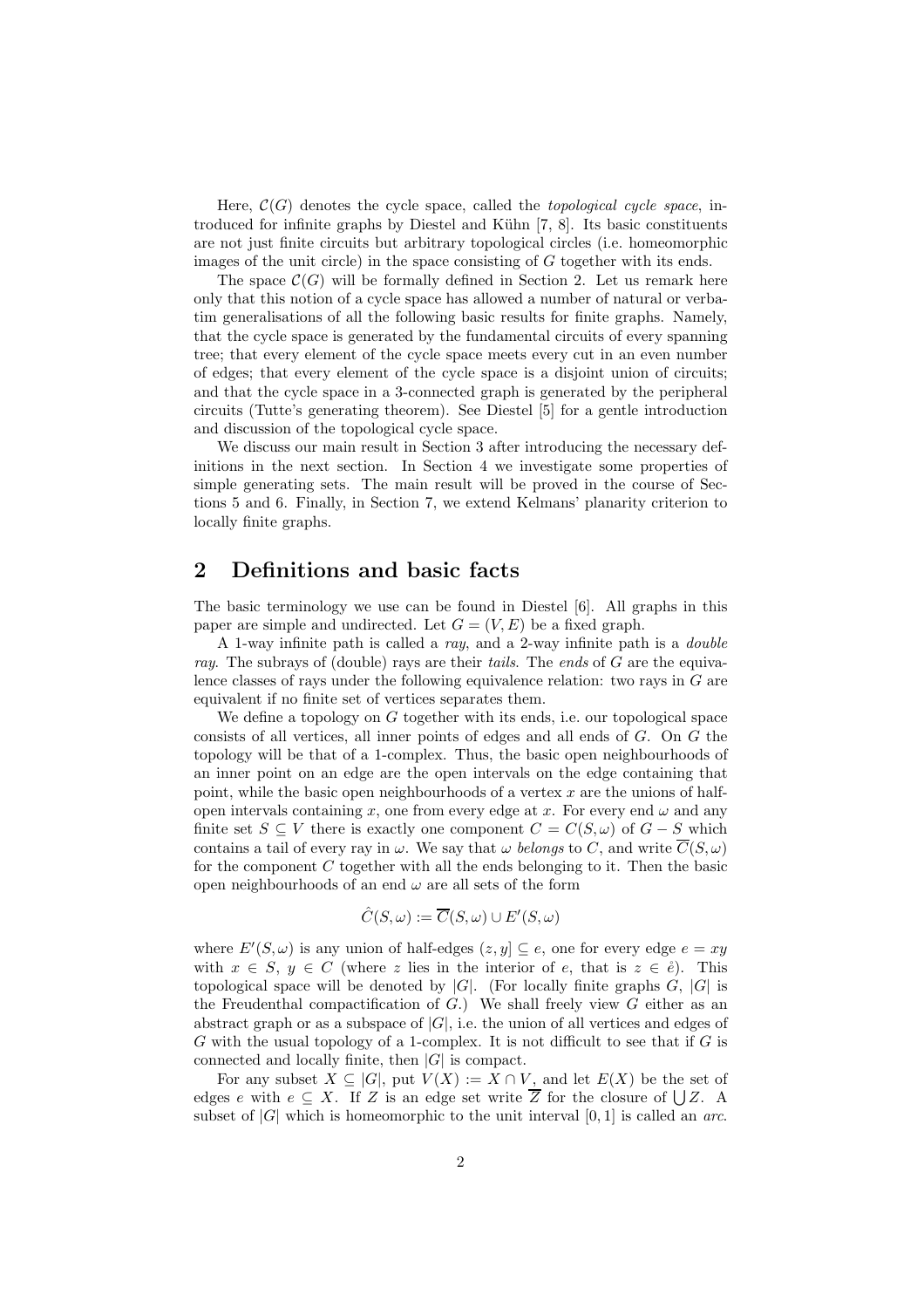The images of 0 and of 1 are its *endpoints*. A set  $C \subseteq |G|$  is a *circle* if it is a homeomorphic image of the unit circle. The next lemma will be of help when dealing with arcs and circles.

**Lemma 4 (Diestel and Kühn [8]).** For every arc A and every circle C in  $|G|$  the following is true:

- (i) The sets  $A \cap G$  and  $C \cap G$  are dense in A and C, respectively:
- (ii) every arc in  $|G|$  whose endpoints are vertices or ends, and every circle C in  $|G|$ , includes every edge of G of which it contains an inner point; and
- (iii) if x is a vertex in  $\AA$  (respectively in C), then A (respectively C) contains precisely two edges or half-edges of G at x.

Therefore,  $\overline{E(C)} = C$  for a circle  $C \subseteq |G|$ . We call the edge set  $E(C)$  a circuit. Clearly, this definition includes traditional finite circuits but also allows infinite circuits. Such an infinite circuit  $D$  is the disjoint union of the edge sets of double rays whose ends fit together nicely.

We say a family  $\mathcal E$  of subsets of E is thin, if no vertex is incident with infinitely many of the elements in  $\mathcal{E}$ . Define the sum  $\sum_{F \in \mathcal{E}} F$  of the thin family  $\mathcal E$  to be the set of edges appearing in exactly an odd number of  $F \in \mathcal E$ . Note that in locally finite graphs a family is thin if and only if every edge appears in at most finitely many of its members. Thus, in locally finite graphs, thin families are exactly those for which we can decide whether an edge appears in an even or an odd number of the family members.

We define the *topological cycle space*  $\mathcal{C}(G)$  of G as the set of all sums over thin families of (finite or infinite) circuits. With the symmetric difference (denoted by  $\triangle$ ) taken as addition,  $\mathcal{C}(G)$  is a  $\mathbb{Z}_2$ -vector space. In a finite graph G, the topological cycle space  $\mathcal{C}(G)$  and the finite-cycle space  $\mathcal{C}_{fin}(G)$  coincide. A theorem in Diestel and Kühn [8] states that  $\mathcal{C}(G)$  is closed under taking thin sums. Thus, thin sums seem to be completely natural in our context, and we shall henceforth tacitly assume that every sum is thin.

#### 3 Discussion of main result

First let us make the notion of a generating set more precise. A generating set of the topological cycle space will be a set  $\mathcal{F} \subseteq \mathcal{C}(G)$  such that every element of  $\mathcal{C}(G)$  can be written as a thin sum of elements of  $\mathcal{F}$ . Thus, in contrast to a generating set in the vector space sense we allow (thin) infinite sums. There are two reasons for this. First, thin sums are integral to the topological cycle space of an infinite graph, so it seems unnatural to forbid them. Second, MacLane's criterion is false if we insist that every  $Z \in \mathcal{C}(G)$  is a finite sum of elements of a simple subset of  $\mathcal{C}(G)$ , as we shall see in Proposition 8.

To show that, in a certain sense, our main result, Theorem 3, is as strong as possible, we need the following theorem, which is of interest on its own. It will be proved in Section 4. For a circle  $C \subseteq |G|$ , call the circuit  $E(C)$  peripheral if the subgraph  $C \cap G$  of the graph G is induced and non-separating.

**Theorem 5.** Let G be a 3-connected graph, and let  $\mathcal F$  be a simple generating set of  $\mathcal{C}(G)$  consisting of circuits. Then every element of  $\mathcal F$  is a peripheral circuit.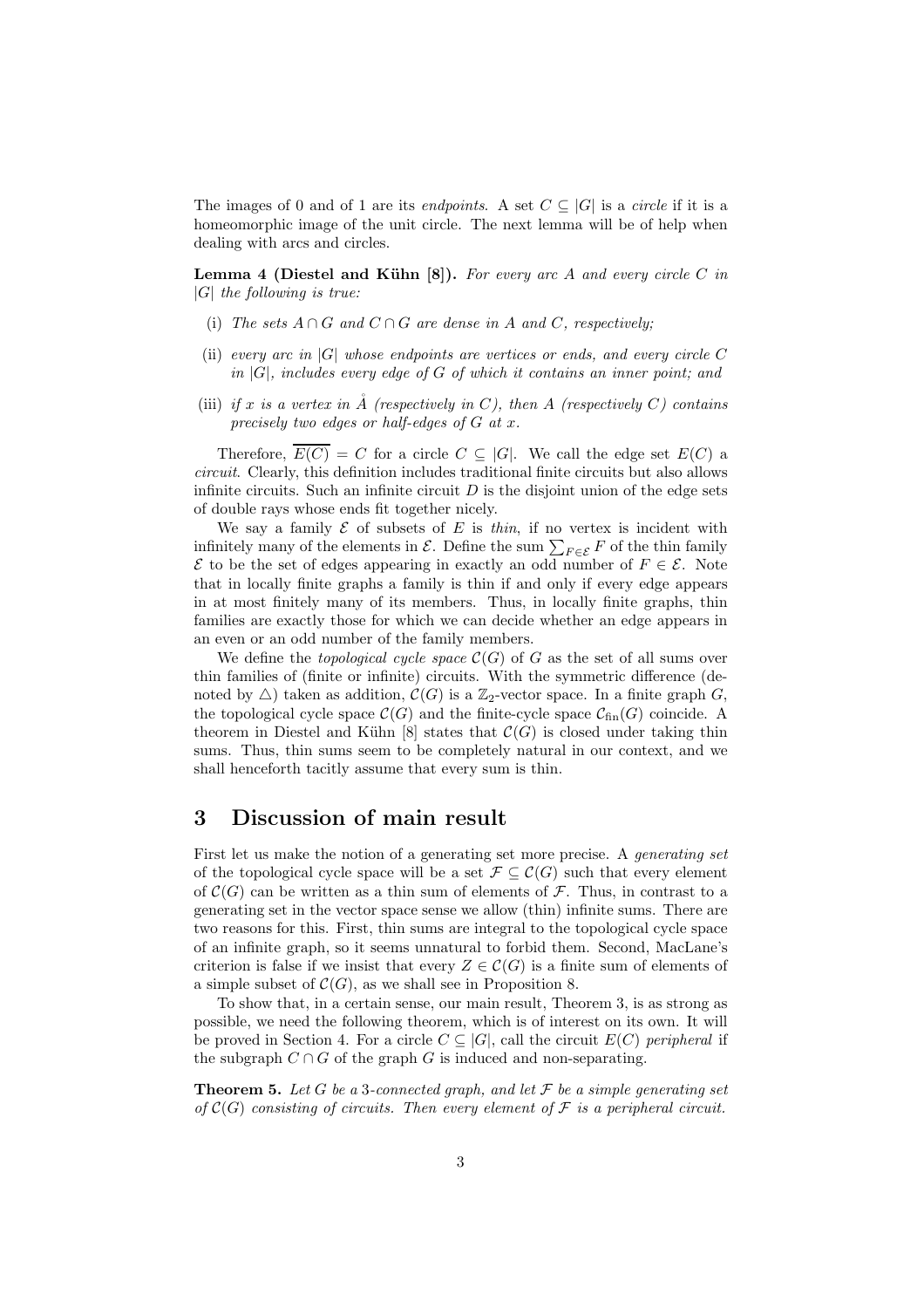First note that because of the following theorem, if the topological cycle space has a simple generating set then it also has a simple generating set consisting of circuits.

**Theorem 6 (Diestel and Kühn [8]).** Every element of the topological cycle space of a graph is a disjoint union of circuits.



Figure 1: A planar graph whose topological cycle space has no simple generating set

Theorem 3 is formulated for locally finite graphs, and indeed it is false for arbitrary infinite graphs. Indeed, consider the 3-connected graph  $G$  in Figure 1, which is not locally finite. By Theorem 5 and the remark following it, we may assume that a simple generating set  $\mathcal F$  of  $\mathcal C(G)$  consists of peripheral circuits (finite or infinite). In particular, no circuit which contains the edge  $e$  is in  $\mathcal{F}$ . But then such a circuit cannot be generated by any sum of circuits of  $\mathcal{F}$ . Thus, there is no simple generating set of  $C(G)$ , but G is clearly planar.



Figure 2: A locally finite graph without a simple generating set of finite circuits

Infinite circuits might seem, although topologically natural, combinatorially unwieldy. They are, however, inevitable in a certain sense: there is not always in a planar graph a simple generating set comprised of only finite circuits. Consider the graph G in Figure 2, and suppose there is a simple generating set  $\mathcal F$  of  $\mathcal{C}(G)$  consisting of finite circuits. Since G is 3-connected, every  $C \in \mathcal{F}$  is, by Theorem 5, a peripheral circuit. Now, if a finite circuit  $C$  contains the edge  $e$ then the the subgraph consisting of the edges in  $C$  with their incident vertices is clearly separating, and thus  $C$  not peripheral. Consequently, the circuits in  $\mathcal F$  are not even sufficient to generate every finite circuit (namely any one containing e).

There is another compelling reason for allowing infinite circuits in a generating set: for a locally finite graph  $G$  they are natural constituents of a reasonable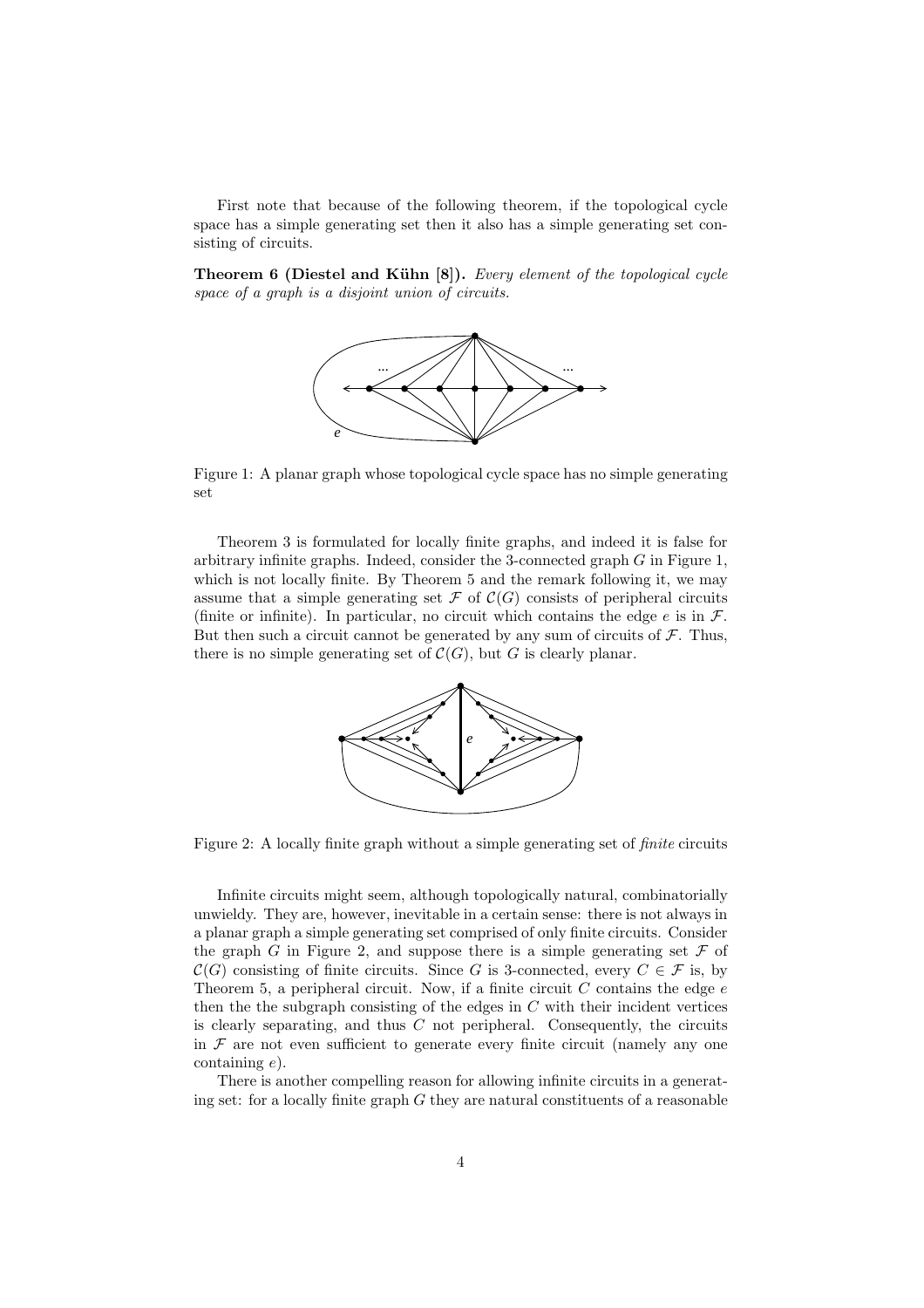notion of the cycle space. In Diestel [5] it is shown that, if one wants to generalize simultaneously all of the basic results for a cycle space we mentioned at the end of Section 1, one needs a cycle space which contains at least all of  $\mathcal{C}(G)$ .

### 4 Simple generating sets

As a tool, we introduce the notion of a 2-basis. For this, let  $\mathcal{B} \subseteq \mathcal{C}(G)$  be a simple generating set of the topological cycle space of  $G$ . We call  $\beta$  a 2-basis of  $\mathcal{C}(G)$  if for every element  $Z \in \mathcal{C}(G)$  there is a unique (thin) subset of  $\mathcal{B}$ , henceforth denoted by  $\mathcal{B}_Z$ , with  $Z = \sum_{B \in \mathcal{B}_Z} B$ . Observe that in a finite graph the 2-bases are exactly the simple bases of  $\mathcal{C}(G)$ , and thus conform with the traditional definition of a 2-basis in a finite graph.

Since we have left linear algebra with our definition of a 2-basis (allowing thin infinite sums), it is not clear if the properties usually expected of a basis are still retained. One of these, which we shall need later on, is that a generating set always contains a basis. For simple sets this is true:

**Lemma 7.** Let G be a 2-connected graph, and let  $\mathcal F$  be a simple generating set of  $\mathcal{C}(G)$ . If F is not a 2-basis, then for any  $Z \in \mathcal{F}$  the set  $\mathcal{F} \setminus \{Z\}$  is a 2-basis of  $\mathcal{C}(G)$ .

Proof. Observe first that it suffices to check the uniqueness required in the definition of a 2-basis for the empty set: a simple generating subset  $\mathcal B$  of  $\mathcal C(G)$ is a 2-basis if and only if for every  $\mathcal{B}' \subseteq \mathcal{B}$  with  $\sum_{B \in \mathcal{B}'} B = \emptyset$  it follows that  $\mathcal{B}'=\emptyset.$ 

Let us assume there is a non-empty set  $\mathcal{D} \subsetneq \mathcal{F}$  with  $\sum_{B \in \mathcal{D}} B = \emptyset$ . Since G is 2-connected every edge of  $G$  appears in a finite circuit, and thus in at least one element of F. But as F is simple and  $\sum_{B \in \mathcal{D}} B = \emptyset$  no edge of G can lie in an element of  $D$  and at the same time in an element of  $\mathcal{F} \setminus \mathcal{D}$ .

So,  $E_1 := \bigcup \mathcal{D}$  and  $E_2 := \bigcup (\mathcal{F} \setminus \mathcal{D})$  define a partition of  $E(G)$  (note that both sets are non-empty). Because  $G$  is 2-connected there is, by Menger's theorem, for any two edges a finite circuit through both of them. Therefore, there is a circuit D which shares an edge  $e_1$  with  $E_1$  and another edge  $e_2$  with E<sub>2</sub>. Let  $\mathcal{D}' \subseteq \mathcal{F}$  be such that  $D = \sum_{B \in \mathcal{D}'} B$ . Then  $D' := \sum_{B \in \mathcal{D} \cap \mathcal{D}'} B \subseteq D$ , since for any edge  $e \in D' \setminus D$  both  $\mathcal{D}' \setminus \mathcal{D}$  and  $\mathcal{D} \cap \mathcal{D}'$  have an element which contains e; thus  $e \in E_1 \cap E_2$ , which is impossible. Therefore, D' is a subset of the circuit D, and thus either  $D' = \emptyset$  or  $D' = D$ . Since  $e_1 \in D'$  the former case is impossible; the latter, however, is so too, as  $D' \subseteq E_1$  cannot contain  $e_2 \in E_2$ , a contradiction.

We thus have shown:

$$
\sum_{B \in \mathcal{D}} B = \emptyset \text{ for } \mathcal{D} \subseteq \mathcal{F} \text{ implies } \mathcal{D} = \emptyset \text{ or } \mathcal{D} = \mathcal{F}.
$$

So, if  $\mathcal F$  is not a 2-basis, then none of its subsets but itself generates the empty set. In particular,  $\mathcal F$  is thin. For any  $Z \in \mathcal F$ ,

$$
Z = \sum_{B \in \mathcal{F} \setminus \{Z\}} B,
$$

thus, the thin simple set  $\mathcal{F} \setminus \{Z\}$  certainly generates the topological cycle space. It also is a 2-basis, as none of its non-empty subsets generates the empty set.  $\Box$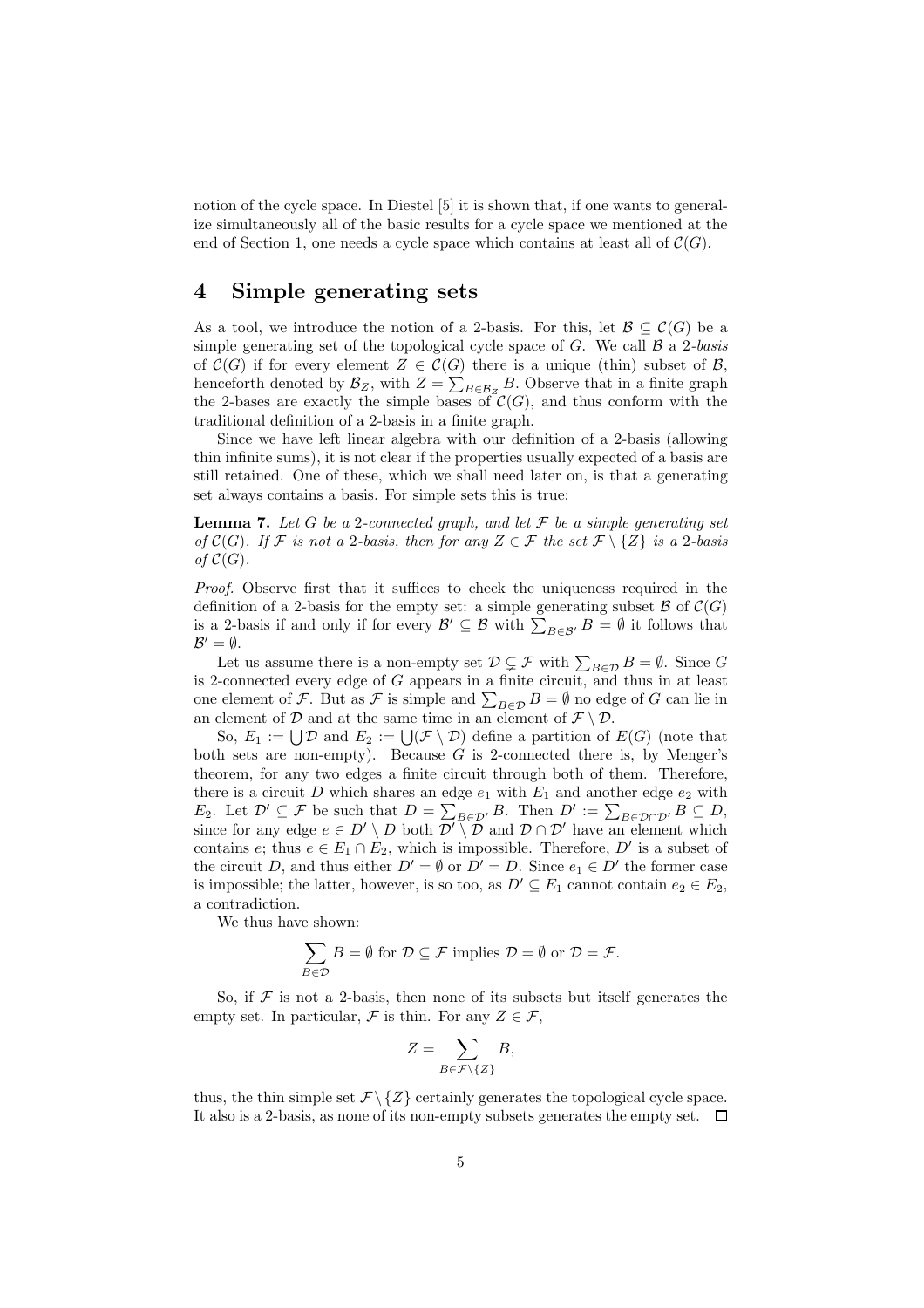With our definition of a generating set, which allows infinite sums, we shall show that MacLane's criterion holds for locally finite graphs. Since, in a vector space context, one usually allows only finite sums for a generating set, there is one obvious question: Does Theorem 3 remain true if we consider simple generating sets in the vector space sense? The answer is a strikingly clear no:

**Proposition 8.** There is no locally finite 2-connected infinite graph in which the topological cycle space has a simple generating set in the vector space sense (i.e. allowing only finite sums).

*Proof.* Suppose there is such a graph G so that  $\mathcal{C}(G)$  has a simple set  $\mathcal{A} \subseteq$  $\mathcal{C}(G)$  which generates every  $Z \in \mathcal{C}(G)$  through a finite sum. We determine the cardinality of  $C(G)$  in two ways.

First, since  $A$  is simple, every of the countably many edges of  $G$  lies in at most two elements of A. Therefore, A is a countable set, and thus,  $\mathcal{C}(G)$  also.

Second, there is, by Lemma 7, a 2-basis  $\mathcal{B} \subseteq \mathcal{A}$ . As  $\mathcal{C}(G)$  is an infinite set (since  $G$  is infinite and 2-connected), so is  $\beta$ . Hence, there are distinct  $B_1, B_2, \ldots \in \mathcal{B}$ . Also, as G is locally finite and B simple, all subsets of B are thin. Therefore, all the sums

$$
\sum_{i\in I}B_i\text{ for }I\subseteq\mathbb{N}
$$

are distinct elements of  $\mathcal{C}(G)$ . Since the power set of N has uncountable cardinality, it follows that  $\mathcal{C}(G)$  is uncountable, a contradiction. П

The rest of this section is devoted to the proof of Theorem 5, which we restate:

**Theorem 5.** Let G be a 3-connected graph, and let  $\mathcal F$  be a simple generating set of  $\mathcal{C}(G)$  consisting of circuits. Then every element of  $\mathcal F$  is a peripheral circuit.

A basic tool when dealing with finite circuits are bridges, see for instance Bondy and Murty [1]. As our circuits may well be infinite, we need an adaption of the notion of a bridge, which we introduce together with a number of related results before proving the theorem.

**Definition 9.** [3] Let  $C \subseteq |G|$  be a circle in a graph G. We call the closure B of a topological component of  $|G| \setminus C$  a bridge of C. The points in  $B \cap C$  are called the attachments of B in C.

There is a close relationship between bridges and peripheral circuits. Indeed, in a 3-connected graph a circuit D is peripheral if and only if the circle  $\overline{D}$  has a single bridge [3].

For the subgraph  $H := C \cap G$ , the following can be shown: a set  $B \subseteq |G|$ is a bridge of C if and only if it is induced by a chord of  $H$  or if there is a component K of  $G - H$  such that B is the closure of K plus the edges between  $K$  and  $H$  together with the incident vertices. Thus, our definition coincides with the traditional definition of a bridge in a finite graph.

**Lemma 10.** [3] Let  $C \subseteq |G|$  be a circle in a graph G, and let B be a bridge of C. Let x be an attachment of B. Then:

 $(i)$  x is a vertex or an end: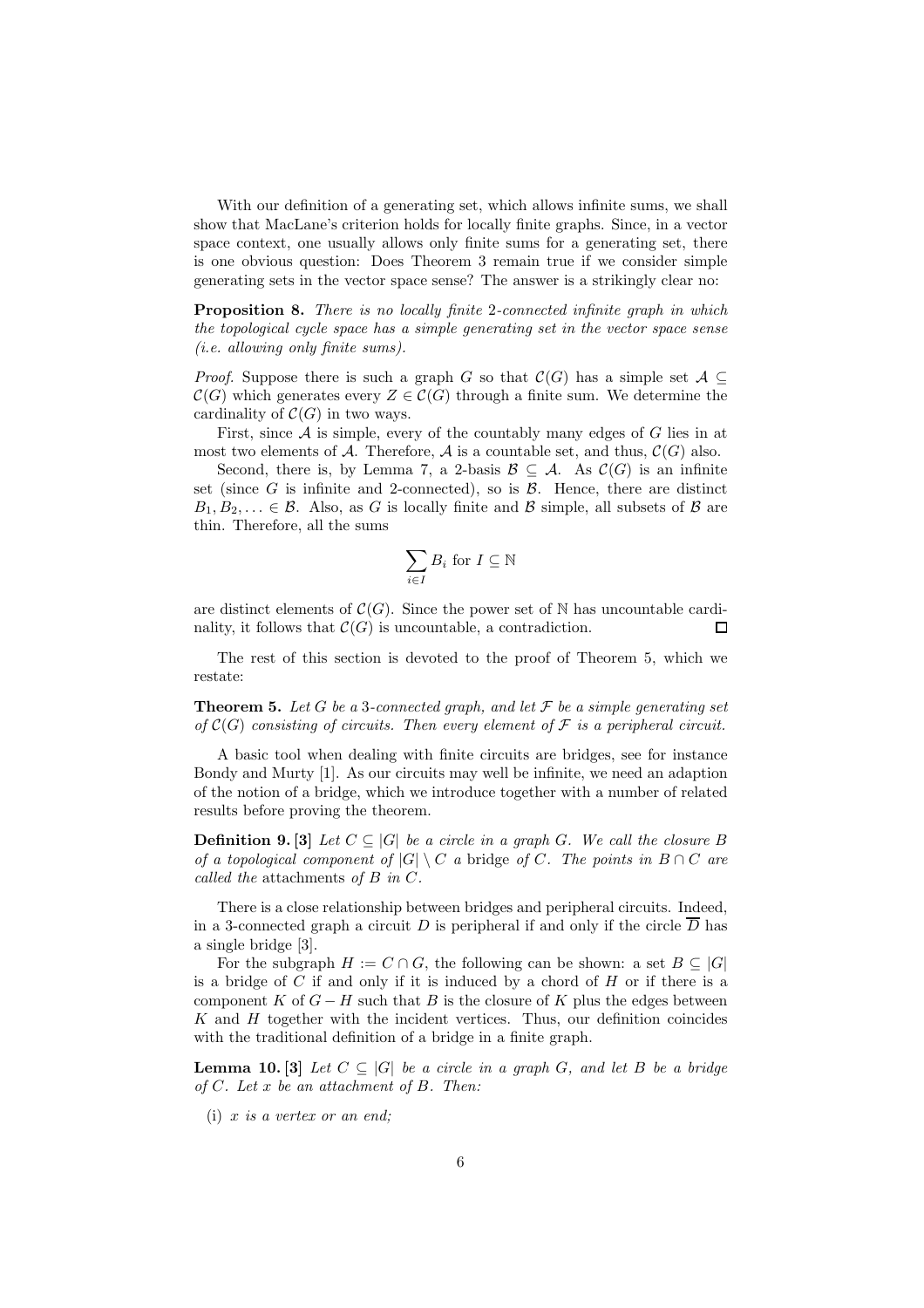- (ii) if x is an end then every neighbourhood of x contains attachments of  $B$ that are vertices;
- (iii) every edge of which B contains an inner point lies entirely in B; and
- (iv) either B is induced by a chord of C or the subgraph  $(B \cap G) V(C)$  is non-empty and connected.

We define a *residual arc* of the bridge  $B$  in the circle  $C$  to be the closure of a topological component of  $C \setminus B$ . Note that if B has at least two attachments every residual arc is indeed an arc (if not then the circle  $C$  itself is a residual arc, and it is the only one).

**Lemma 11.** [3] Let G be a 2-connected graph, and let  $C \subseteq |G|$  be a circle with a bridge B. Then:

- (i) the endpoints of a residual arc  $L$  of  $B$  in  $C$  are attachments of  $B$ ; and
- (ii) for a point  $x \in C \setminus B$  there is exactly one residual arc L of B in C containing x.

We say a bridge  $B$  of  $C$  avoids another bridge  $B'$  of  $C$  if there is a residual arc of  $B$  that contains all attachments of  $B'$ . Otherwise, they overlap. Note that overlapping is a symmetric relation. Two bridges  $B$  and  $B'$  of  $C$  are called skew if C contains four (distinct) points  $v, v', w, w'$  in that cyclic order such that  $v, w$  are attachments of B and  $v', w'$  attachments of B'. Clearly, if two bridges  $B$  and  $B'$  are skew, they overlap. On the other hand, in a 3-connected graph, overlapping bridges are either skew or 3-equivalent, i.e. they both have only three attachments which are the same:

**Lemma 12.** Let G be a 3-connected graph. Let  $C \subseteq |G|$  be a circle, and let B and B′ be two overlapping bridges of C. Then B and B′ are either skew or 3-equivalent.

*Proof.* First, if either  $B$  or  $B'$  is induced by a chord, it is easy to see, that they are skew because they overlap. Thus, by Lemma 10 (iv), we may assume that each of the bridges has three attachments. Next, assume that  $B \cap C = B' \cap C$ . If  $|B \cap C| = 3$  then B and B' are 3-equivalent, otherwise they are clearly skew.

So, suppose there is an attachment u of B with  $u \notin B'$ . The attachment u is contained in a residual arc  $L$  of  $B'$ . Its endpoints  $u', v'$  are attachments of  $B'$ . Since  $B$  and  $B'$  are overlapping, not all all attachments of  $B$  may lie in  $L$ . Thus, there is an attachment  $v \in C \setminus L$  of B. Then, the sequence  $u, u', v, v'$ shows that  $B$  and  $B'$  are skew.  $\Box$ 

For a set  $X \subseteq |G|$ , an X-path is a path that starts in X, ends in X and is otherwise disjoint from X.

**Lemma 13.** Let B and B' be two skew bridges of a circle  $C \subseteq |G|$  in a graph G. Then there are two disjoint C-paths  $P = u \dots v$  and  $P' = u' \dots v'$  such that  $u, u', v, v'$  appear in that order on  $C$ .

*Proof.* Since B and B' are skew there are points  $x, x', y, y'$  appearing in that cyclic order on C such that  $x, y$  are attachments of B and  $x', y'$  are attachments of B'. If x is a vertex put  $u := x$ . If not, then there is a whole arc  $A \subseteq C$  around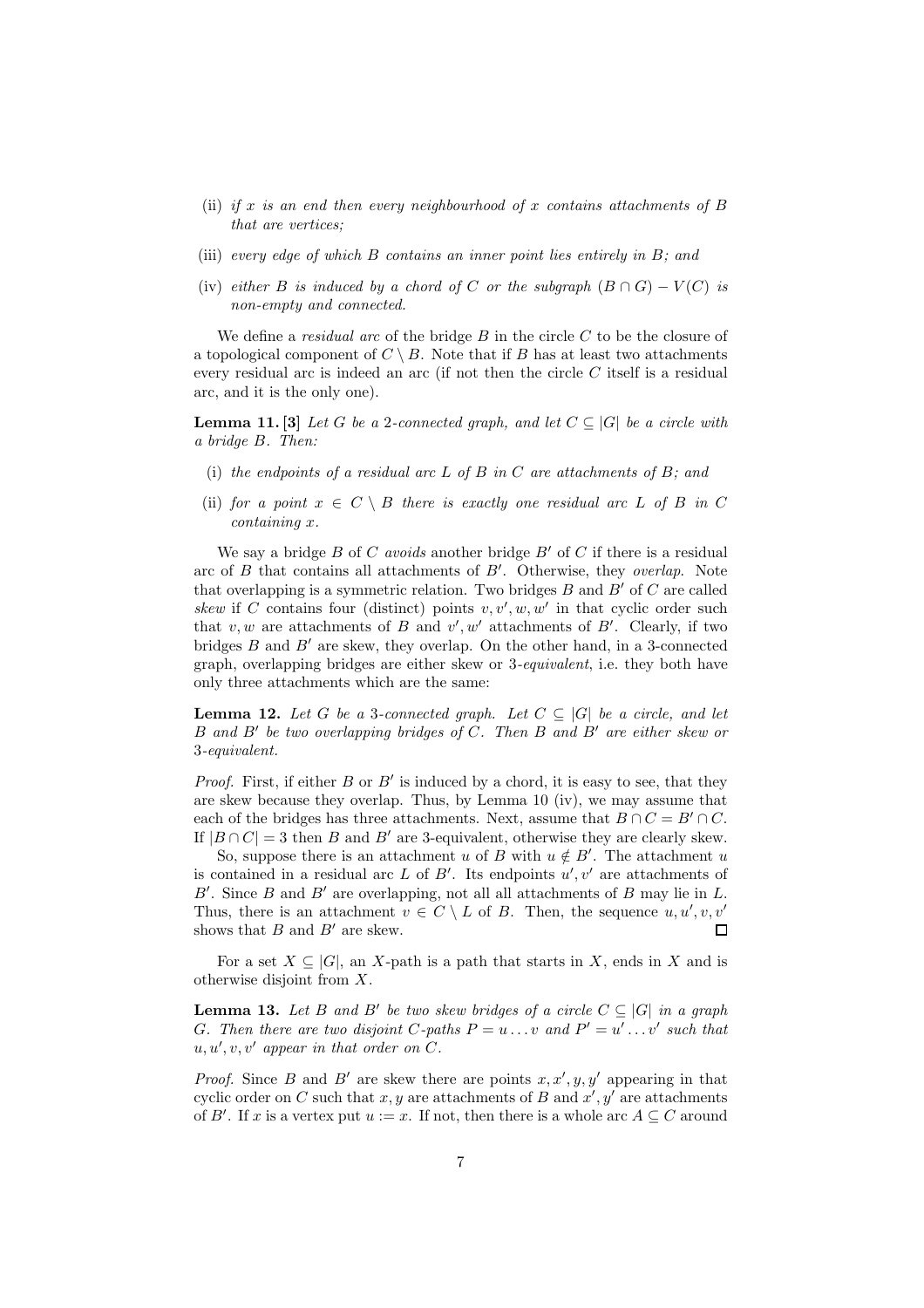$x$  disjoint from any of the other points. In  $A$  we find, by Lemma 10 (ii), an attachment u of B that is a vertex. Doing the same for  $x'$ , y and  $y'$ , if necessary, we end up with vertices  $u, u', v, v'$  appearing in that cyclic order on C such that  $u, v \in B$  and  $u', v' \in B'$ . As  $(B \cap G) - V(C)$  is connected, by Lemma 10 (iv), we find an  $u-v$  path P through B, and analogously an  $u'-v'$  path P' through  $B'$ . Since bridges meet only in attachments,  $P$  and  $P'$  are disjoint. П

We need that in a 3-connected graph, for any circle, there are always two overlapping bridges (if there is more than one bridge at all). For this, we define for a circle C in the graph G the *overlap graph* of C in G as the graph on the bridges of C such that two bridges are adjacent if and only if they overlap. The next lemma ensures that there are always overlapping bridges.

**Lemma 14. [3]** For every circle C in a 3-connected graph G the overlap graph of C in G is connected.

The next simple lemma will be used repeatedly in the proof of Theorem 5.

**Lemma 15.** Let G be a 3-connected graph, and let B be a 2-basis of  $C(G)$ consisting of circuits. Let C and D be circuits in G such that  $\overline{C} \cap \overline{D}$  is an arc. Suppose that  $\mathcal{B}_C \cap \mathcal{B}_D \neq \emptyset$ . Then, either  $\mathcal{B}_C \subseteq \mathcal{B}_D$  or  $\mathcal{B}_D \subseteq \mathcal{B}_C$ .

*Proof.* Put  $K := \sum_{B \in \mathcal{B}_C \cap \mathcal{B}_D} B$  and consider an edge  $e \notin C \cup D$ . Then both  $\mathcal{B}_C$  and  $\mathcal{B}_D$  contain either both or none of the at most two circuits  $B \in \mathcal{B}$  with  $e \in B$ . Thus, both or none of them is in  $\mathcal{B}_{C} \cap \mathcal{B}_{D}$ , and hence  $e \notin K$ . Therefore, K is an element of the topological cycle space contained in  $C \cup D$ . These are precisely  $\emptyset$ , C, D and  $C + D$  (since  $\overline{C} \cap \overline{D}$  is an arc). Note that  $K \neq \emptyset$  as  $\mathcal{B}_C \cap \mathcal{B}_D \neq \emptyset$ . Also,  $K \neq C + D$ , since otherwise

$$
\mathcal{B}_C \cap \mathcal{B}_D = \mathcal{B}_K = \mathcal{B}_{C+D} = \mathcal{B}_C \triangle \mathcal{B}_D,
$$

which is impossible. Consequently, we obtain either  $K = C$  and thus,  $\mathcal{B}_C \subseteq \mathcal{B}_D$ , or  $K = D$  and  $\mathcal{B}_D \subseteq \mathcal{B}_C$ .

*Proof of Theorem 5.* Note that it suffices to prove the theorem for a 2-basis  $B$ . Indeed, if F is not a 2-basis, consider two distinct elements  $Z_1$  and  $Z_2$  of F. By Lemma 7, both  $\mathcal{F} \setminus \{Z_1\}$  and  $\mathcal{F} \setminus \{Z_2\}$  are a 2-basis of  $\mathcal{C}(G)$ , and, if Theorem 5 holds for these, it clearly also holds for  $\mathcal{F}$ .

Consider a non-peripheral circuit C. Then, the circle  $\overline{C}$  has more than one bridge  $[3]$ . Two of these, B and B' say, are, by Lemma 14, overlapping. By Lemma 12, they are either skew or 3-equivalent. We show that  $C \notin \mathcal{B}$  for each of the two cases.

(i) Suppose that B and B' are skew. By Lemma 13, there are two disjoint  $\overline{C}$ paths  $P = u \dots v$  and  $P' = u' \dots v'$  such that  $u, u', v, v'$  appear in this order on  $\overline{C}$ . Denote by  $L_{uu'}, L_{u'v}, L_{vv'}, L_{v'u}$  the closures of the topological components of  $\overline{C} \setminus \{u, u', v, v'\}$  such that  $x, y$  are the endpoints of  $L_{xy}$ . Define the circuits

$$
C_1 := E(L_{uu'} \cup L_{u'v} \cup P), \qquad C_2 := E(L_{vv'} \cup L_{v'u} \cup P),
$$
  
\n
$$
D_1 := E(L_{u'v} \cup L_{vv'} \cup P') \quad \text{and} \quad D_2 := E(L_{v'u} \cup L_{uu'} \cup P').
$$

Observe that  $C_1 + C_2 = C = D_1 + D_2$ , and additionally, that  $\overline{C_i} \cap \overline{D_i}$  is an arc for any  $i, j \in \{1, 2\}.$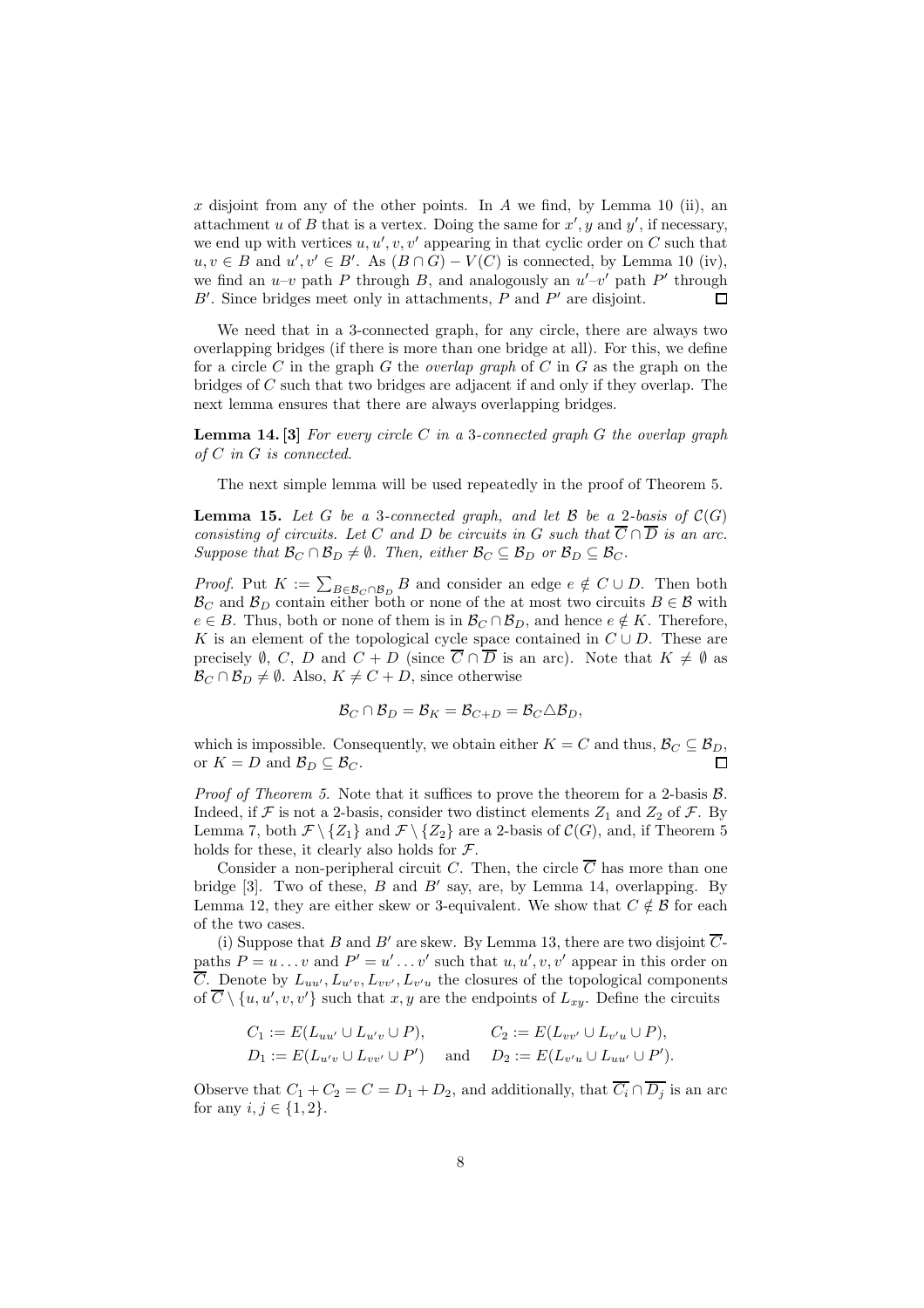Suppose  $C \in \mathcal{B}$ . Since

$$
\mathcal{B}_{C_1} \triangle \mathcal{B}_{C_2} = \mathcal{B}_{C_1+C_2} = \mathcal{B}_C = \{C\},\
$$

not both of  $\mathcal{B}_{C_1}$  and  $\mathcal{B}_{C_2}$  may contain C. As the same holds for  $D_1$  and  $D_2$  we may assume that

$$
C \notin \mathcal{B}_{C_1} \text{ and } C \notin \mathcal{B}_{D_1}.\tag{1}
$$

Consider an edge  $e \in C_1 \cap D_1 \subseteq C$ . Both of  $\mathcal{B}_{C_1}$  and  $\mathcal{B}_{D_1}$  must contain a circuit which contains e. By (1), this cannot be C. Therefore, and since  $\beta$  is simple,  $\mathcal{B}_{C_1}$  and  $\mathcal{B}_{D_1}$  contain the same circuit K with  $e \in K$ . Consequently,  $\mathcal{B}_{C_1} \cap \mathcal{B}_{D_1} \neq \emptyset$ , and applying Lemma 15 we may assume that

$$
\mathcal{B}_{C_1} \subseteq \mathcal{B}_{D_1}.\tag{2}
$$

Now, consider an edge  $e' \subseteq L_{uu'}$ , hence  $e \in C_1 \cap D_2$ . There is a circuit  $K' \in \mathcal{B}_{C_1}$  with  $e' \in K' \neq C$ . By (2),  $K' \in \mathcal{B}_{D_1}$ , but since  $e'$  lies in  $L_{uu'}$  we have  $e' \notin D_1$ . Thus,  $\mathcal{B}_{D_1}$  also contains the other circuit in  $\mathcal{B}$  that contains  $e'$ , which is C, a contradiction to (1). Therefore,  $C \notin \mathcal{B}$ .

(ii) Suppose that B and B' are 3-equivalent. Let  $v_1, v_2, v_3$  be their attachments, which then are vertices (by Lemma 10 (ii)). Then there is a vertex  $x \in V(B \setminus C)$  and three  $x-\overline{C}$  paths  $P_i = x \dots v_i \subseteq B, i = 1, 2, 3$  whose interiors are pairwise disjoint. Let  $Q_i = y \dots v_i$  be analogous paths in  $B'$ . The closures of the topological component of  $\overline{C} \setminus \{v_1, v_2, v_3\}$  are three arcs; denote by  $L_{i,i+1}$ the one that has  $v_i$  and  $v_{i+1}$  as endpoints (where indices are taken mod 3). For  $i = 1, 2, 3$ , define the circuits

$$
C_i := E(L_{i,i+1} \cup P_i \cup P_{i+1})
$$
 and  $D_i := E(L_{i,i+1} \cup Q_i \cup Q_{i+1}).$ 

Note that  $C_1 + C_2 + C_3 = C = D_1 + D_2 + D_3$ . Now suppose  $C \in \mathcal{B}$ . As

$$
\mathcal{B}_{C_1} \triangle \mathcal{B}_{C_2} \triangle \mathcal{B}_{C_3} = \mathcal{B}_{C_1+C_2+C_3} = \mathcal{B}_C = \{C\},\
$$

either C lies in all of the  $\mathcal{B}_{C_i}$  or in only one of them, in  $\mathcal{B}_{C_3}$ , say. In both cases, we have  $C \notin \mathcal{B}_{C_1+C_2}$ . We obtain the same result for the  $D_i$ : either C lies in all of the  $\mathcal{B}_{D_i}$  or in only one of them. In any case, we can define D as either  $D_1$  or  $D_2 + D_3$  such that  $C \notin \mathcal{B}_D$ . Put  $D' := C + D$ , and note that  $\mathcal{B}_{D'} = \mathcal{B}_D \cup \{C\}.$ 

Then, since  $C_1 + C_2$  shares an edge in C with D, and neither  $\mathcal{B}_{C_1+C_2}$  nor  $\mathcal{B}_D$  contains C, we have  $\mathcal{B}_{C_1+C_2} \cap \mathcal{B}_D \neq \emptyset$ . Applying Lemma 15, we obtain that one of the two sets  $\mathcal{B}_{C_1+C_2}, \mathcal{B}_D$  is contained in the other.

First assume that  $\mathcal{B}_{C_1+C_2} \subseteq \mathcal{B}_D$ , and consider an edge  $e \in C$  that lies in both  $C_1 + C_2$  and D'. Such an edge exists since  $D' = D_1$  or  $D' = D_2 + D_3$ . Since  $C \notin \mathcal{B}_{C_1+C_2}$ , e lies in a circuit  $K \neq C$  in  $\mathcal{B}_{C_1+C_2}$ , and thus also  $K \in \mathcal{B}_D$ . On the other hand,  $e \in C \in \mathcal{B}_{D'}$  contradicts  $e \in D'$ .

So, we may assume that  $\mathcal{B}_D \subseteq \mathcal{B}_{C_1+C_2}$ . Because  $\mathcal{B}_{D'} = \mathcal{B}_D \cup \{C\}$  we even have  $\mathcal{B}_D \subseteq \mathcal{B}_{C_1+C_2} \cap \mathcal{B}_{D'}$ . Thus, by Lemma 15, either  $\mathcal{B}_{C_1+C_2} \subseteq \mathcal{B}_{D'}$  or  $\mathcal{B}_{D'} \subseteq \mathcal{B}_{C_1+C_2}$ . The latter is impossible as  $C \notin \mathcal{B}_{C_1+C_2}$ . Therefore, we obtain

$$
\mathcal{B}_D \subseteq \mathcal{B}_{C_1+C_2} \subseteq \mathcal{B}_{D'} = \mathcal{B}_D \cup \{C\}.
$$

Now, from  $C \notin \mathcal{B}_{C_1+C_2}$  follows that  $\mathcal{B}_{C_1+C_2} = \mathcal{B}_D$ , contradicting  $C_1 + C_2 \neq D$ . Thus,  $C \notin \mathcal{B}$ .  $\Box$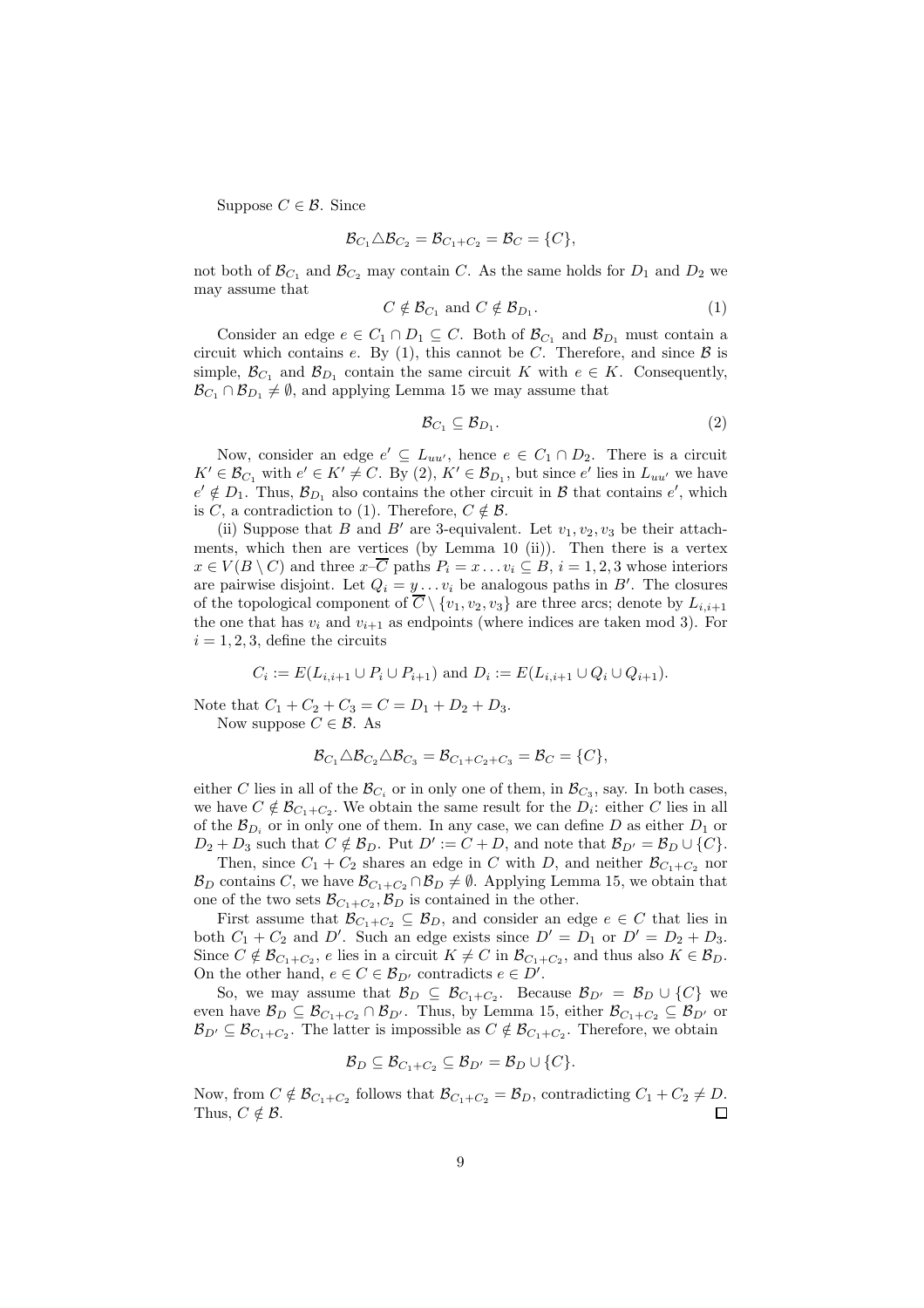# 5 The backward implication

In this section, we show the backward implication of our main result, namely that if the topological cycle space has a simple generating set then  $G$  is planar. But first, let us remark that it is sufficient to show Theorem 3 for 2-connected graphs. Indeed, the Kuratowski planarity criterion for countable graphs below asserts that a countable graph is planar if and only if its blocks are planar.

**Theorem 16 (Dirac and Schuster [10]).** Let G be a countable graph. Then, G is planar if and only if G contains neither a subdivision of  $K_5$  nor a subdivision of  $K_{3,3}$ .

The backward direction will follow from the next lemma.

**Lemma 17.** Let G be a 2-connected graph such that  $\mathcal{C}(G)$  has a 2-basis, and let  $H \subseteq G$  be a finite 2-connected subgraph. Then  $\mathcal{C}(H)$  has a 2-basis.

*Proof.* Let B be the 2-basis of  $\mathcal{C}(G)$ . Since H is finite, there are  $Z \in \mathcal{C}(H)$  with a non-empty generating set  $\mathcal{B}_Z \subseteq \mathcal{B}$  which is ⊆-minimal among all  $B_Z$  with  $Z \in \mathcal{C}(H)$ . Let us denote these by  $Z_1, \ldots, Z_k$ .

Consider a  $D \in \mathcal{C}(H)$  with  $\mathcal{B}_D \cap \mathcal{B}_{Z_i} \neq \emptyset$  for some *i*. We claim that  $\mathcal{B}_{Z_i} \subseteq \mathcal{B}_D$ . First, note that

$$
C := \sum_{B \in \mathcal{B}_D \cap \mathcal{B}_{Z_i}} B \subseteq E(H).
$$

Indeed, consider an edge  $e \notin E(H)$ . Since  $Z_i, D \subseteq E(H)$ , and since  $\mathcal B$  is simple, e either lies on exactly two or on none of the elements of  $\mathcal{B}_{Z_i}$ , and the same holds for  $\mathcal{B}_D$ . Furthermore, if e lies on two elements of  $\mathcal{B}_{Z_i}$  and on two of  $\mathcal{B}_D$ , these must be the same. So,  $e \notin C$ .

Therefore,  $C \subseteq E(H)$ , and thus  $C \in \mathcal{C}(H)$ . As  $\mathcal{B}_C \subseteq \mathcal{B}_{Z_i}$  we obtain, by the minimality of  $\mathcal{B}_{Z_i}$ , that  $C = Z_i$ . Consequently,  $\mathcal{B}_{Z_i} = \mathcal{B}_C \subseteq \mathcal{B}_D$ , as claimed.

This result also implies  $\mathcal{B}_{Z_i} \cap \mathcal{B}_{Z_j} = \emptyset$  for all  $1 \leq i < j \leq k$ . Thus, every edge of H appears in at most two of the  $Z_i$ . Furthermore, we claim that  $\{Z_1, \ldots, Z_k\}$ is a generating set for  $\mathcal{C}(H)$ . Then,  $\{Z_1, \ldots, Z_k\}$  contains a 2-basis of  $\mathcal{C}(H)$ , and we are done.

So consider a  $D \in \mathcal{C}(H)$ , and let I denote the set of those indices i with  $\mathcal{B}_{Z_i} \cap \mathcal{B}_D \neq \emptyset$ . We may assume  $I = \{1, \ldots, k'\}$  for a  $k' \leq k$ . Then, by  $\mathcal{B}_{Z_i} \subseteq \mathcal{B}_D$ and  $\mathcal{B}_{Z_i} \cap \mathcal{B}_{Z_j} = \emptyset$  for  $i, j \in I$ , it follows that  $\mathcal{B}_D$  is the disjoint union of the sets  $\mathcal{B}_{Z_1}, \mathcal{B}_{Z_2}, \ldots, \mathcal{B}_{Z_{k'}}$  and

$$
\mathcal{B}':=\mathcal{B}_D\setminus\bigcup_{i=1}^{k'}\mathcal{B}_{Z_i}.
$$

Consequently,

$$
\sum_{B \in \mathcal{B}'} B = \sum_{B \in \mathcal{B}_D} B + \sum_{B \in \mathcal{B}_{Z_1}} B + \ldots + \sum_{B \in \mathcal{B}_{Z_{k'}}} B = D + Z_1 + \ldots + Z_{k'} \subseteq E(H)
$$

as all the summands lie in H. Now, if  $\mathcal{B}' \neq \emptyset$  then there is a  $Z \in \mathcal{C}(H)$ with a non-empty and minimal  $\mathcal{B}_Z \subseteq \mathcal{B}'$  which then must be one of the  $Z_i$ , a contradiction. Thus, B' is empty and we have  $D = \sum_{i=1}^{k'} Z_i$ .  $\Box$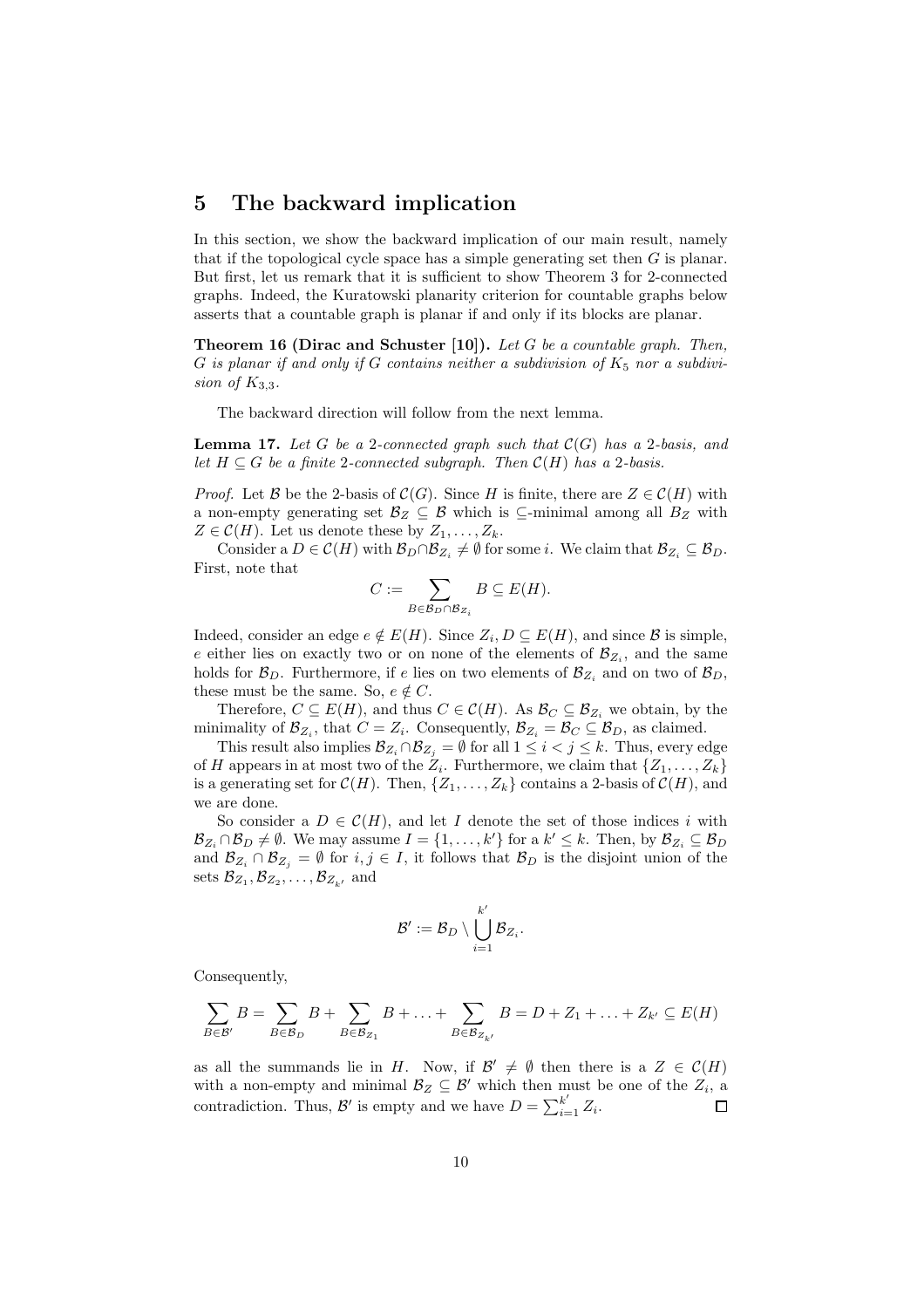For the backward implication of Theorem 3, we use the well-known fact that the cycle space of every subdivision of  $K_5$  or of  $K_{3,3}$  fails to have a 2-basis (see, for instance, Diestel [6]).

**Lemma 18.** Let G be a locally finite 2-connected graph such that  $\mathcal{C}(G)$  has a simple generating set. Then G is planar.

*Proof.* Suppose not. Then G contains, by Theorem 16, a subdivision H of  $K_5$ or of  $K_{3,3}$  as subgraph. By Lemma 7,  $\mathcal{C}(G)$  has a 2-basis. Then, by Lemma 17,  $\mathcal{C}(H)$  also has a 2-basis, which is impossible.  $\Box$ 

# 6 The forward implication

To show the forward implication of Theorem 3, i.e. that the topological cycle space of a planar graph has a simple generating set, we proceed as in the finite case: we embed our graph  $G$  in the sphere and then show that the set of the face boundaries' edge sets is a simple generating set. So, our first priority is to ensure that every face is indeed bounded by a circle of  $|G|$ . As for the backward direction we may assume that G is 2-connected.

This, however, is certainly not the case when a VAP of the embedded graph coincides with a vertex or an inner point of an edge. To avoid this problem we consider topological embeddings of the space  $|G|$  in the sphere (rather than graph embeddings of  $G$ ), which, in our context, is no restriction:

Theorem 19 (Richter and Thomassen [12]). Let G be a locally finite 2connected planar graph. Then  $|G|$  embeds in the sphere.

We call a topological space 2-connected if it is connected and remains so after the deletion of any point. Thus, any embedding of the (standard) compactification  $|G|$  of a 2-connected graph G in the sphere clearly is 2-connected. Note that also, any such embedding is compact if G is locally finite and connected. A face of a compact subset  $K$  of the sphere is a component of the complement of K. A face boundary  $\partial f \subseteq K$  of a face f is simply the boundary of f. If K is the image of  $|G|$  under an embedding, then it can be shown in a similar way as for finite plane graphs (see for instance Diestel [6]) that if an inner point of an edge lies in a face boundary then the whole edge lies in it.

Theorem 20 (Richter and Thomassen [12]). Every face of a compact 2connected locally connected subset of the sphere is bounded by a simple closed curve.

Another result of Richter and Thomassen [12] states that  $|G|$  is locally connected if G is locally finite and connected<sup>1</sup>. As a simple closed curve by definition is homeomorphic to the unit circle, we obtain:

**Corollary 21.** Let  $G$  be a locally finite 2-connected graph with an embedding  $\varphi: |G| \to S^2$ . Then the face boundaries of  $\varphi(|G|)$  are circles of  $|G|$ .

Showing the forward implication, we now complete the proof of Theorem 3:

<sup>&</sup>lt;sup>1</sup>They show this to be true for all *pointed* compactifications of  $G$ , which are those obtained from the standard compactification by identifying some ends.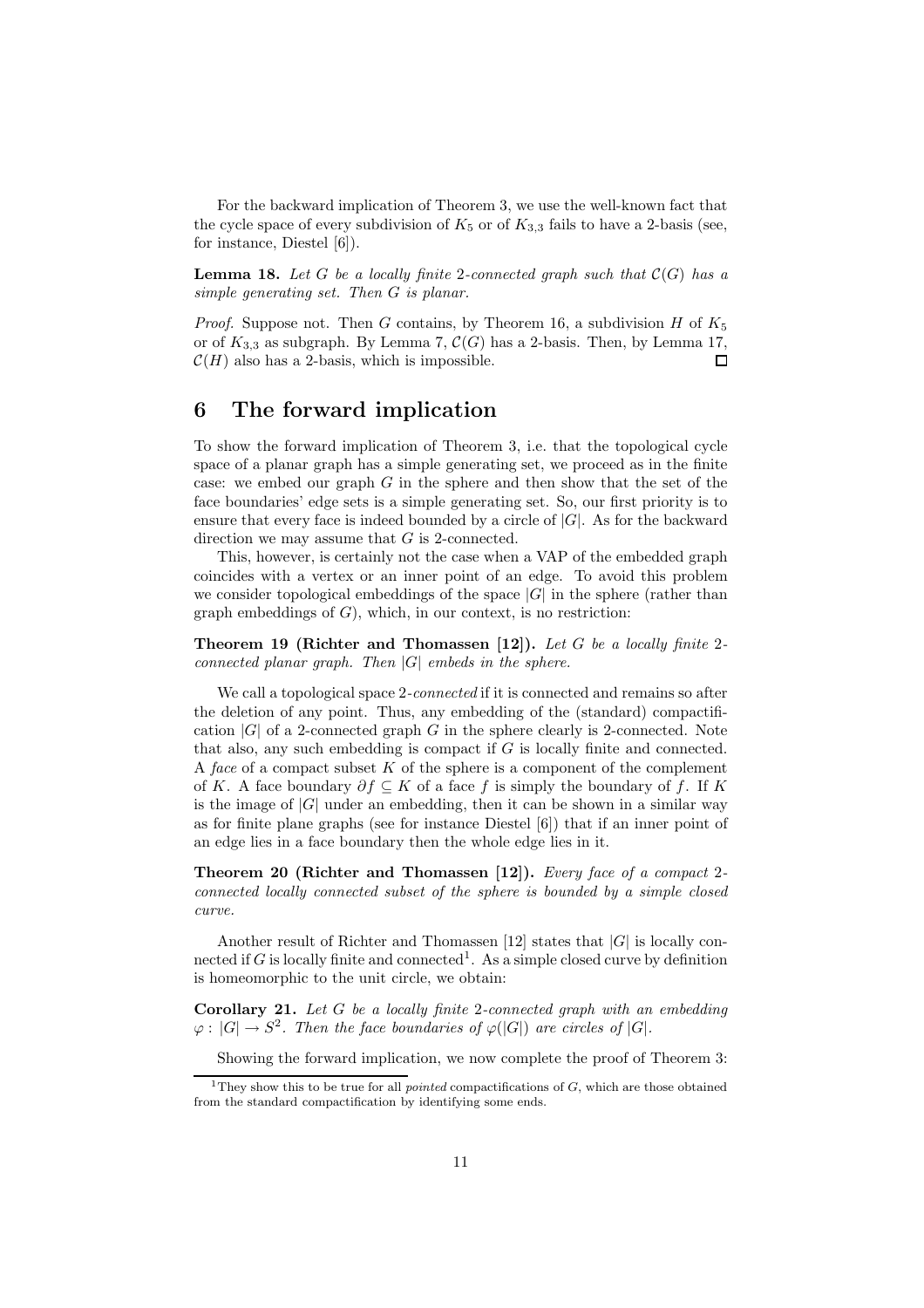**Lemma 22.** Let G be a locally finite 2-connected planar graph. Then,  $C(G)$  has a simple generating set.

*Proof.* By Theorem 19, |G| has an embedding  $\varphi : |G| \to S^2$  in the sphere. Put  $\Gamma := \varphi(|G|)$ . We show that the set F which we define to consist of the edge sets of the face boundaries of Γ, is a simple generating set of  $\mathcal{C}(G)$ . Certainly, F is simple, and, by Corollary 21, a subset of  $\mathcal{C}(G)$ . So, we only have to prove that every element of the topological cycle space is the sum of certain elements of  $\mathcal F$ .

Fix a face  $f^*$  of  $\Gamma$ . First, consider a circuit C in G. Then for the circle  $\overline{C}$ ,  $\varphi(\overline{C})$  is homeomorphic to the unit circle and, thus, bounds two faces (by the Jordan-curve theorem). Let  $f_C$  be the face not containing  $f^*$ . As G is 2connected, every edge  $e$  lies on a finite circuit, and therefore on the boundaries of exactly two faces of  $\Gamma$ , which we denote by  $f_e$  and  $f'_e$ . Hence, the set

$$
\mathcal{B}^C := \{ E(\partial f) : f \subseteq f_C \text{ is a face of } \Gamma \}
$$

is thin. Moreover, as we have  $f_e, f'_e \subseteq f_C$  or  $f_e, f'_e \nsubseteq f_C$  if and only if  $e \notin C$ , it follows that

$$
\sum_{B \in \mathcal{B}^C} B = C. \tag{3}
$$

Now, consider an arbitrary element  $Z$  of the topological cycle space. By definition, there is a thin family  $\mathcal D$  of circuits with  $Z = \sum_{C \in \mathcal D} C$ . If none of the elements of  $\mathcal F$  appears in  $\mathcal B^C$  for infinitely many  $C \in \mathcal D$ , then the family  $\mathcal B$ , which we define to be the (disjoint) union of all  $\mathcal{B}^C$  with  $C \in \mathcal{D}$ , is thin (since every edge lies on exactly two face boundaries). Then,  $Z = \sum_{B \in \mathcal{B}} B$ , and we are done. Therefore, if  $F(\Gamma)$  is the set of faces of  $\Gamma$ , it suffices to show that the set

$$
F := \{ f \in F(\Gamma) : f \subseteq f_C \text{ for infinitely many } C \in \mathcal{D} \}
$$

is empty.

So suppose  $F \neq \emptyset$ . By definition of  $f_C$ , we have  $f^* \nsubseteq f_C$  for all  $C \in \mathcal{D}$ , and thus also  $F \neq F(\Gamma)$ . Hence, there is an edge e such that one of its adjacent faces, say  $f_e$ , lies in F and the other,  $f'_e$ , in  $F(\Gamma) \setminus F$ . Then,  $E(\partial f_e)$  appears in infinitely many  $\mathcal{B}^C$  while e lies on only finitely many  $C \in \mathcal{D}$ . Thus, also  $E(\partial f'_e)$ lies in infinitely many  $\mathcal{B}^C$ , which implies  $f'_e \in F$ , a contradiction.  $\Box$ 

Let us finally remark that with dual graphs as defined in [4] it is possible to extend MacLane's criterion to graphs that satisfy

no two vertices are joined by infinitely many edge-disjoint paths. 
$$
(*)
$$

which is a slightly larger class of graphs than the locally finite graphs. This extension necessitates that we work in an amended version of the cycle space  $\mathcal{C}(G)$ , which is described in Diestel and Kühn [9]. Indeed, using duality the forward direction of Theorem 3 for graphs that satisfy (∗) can be shown in a similar way as for finite graphs, while the backward direction can be proved as detailed in Section 5.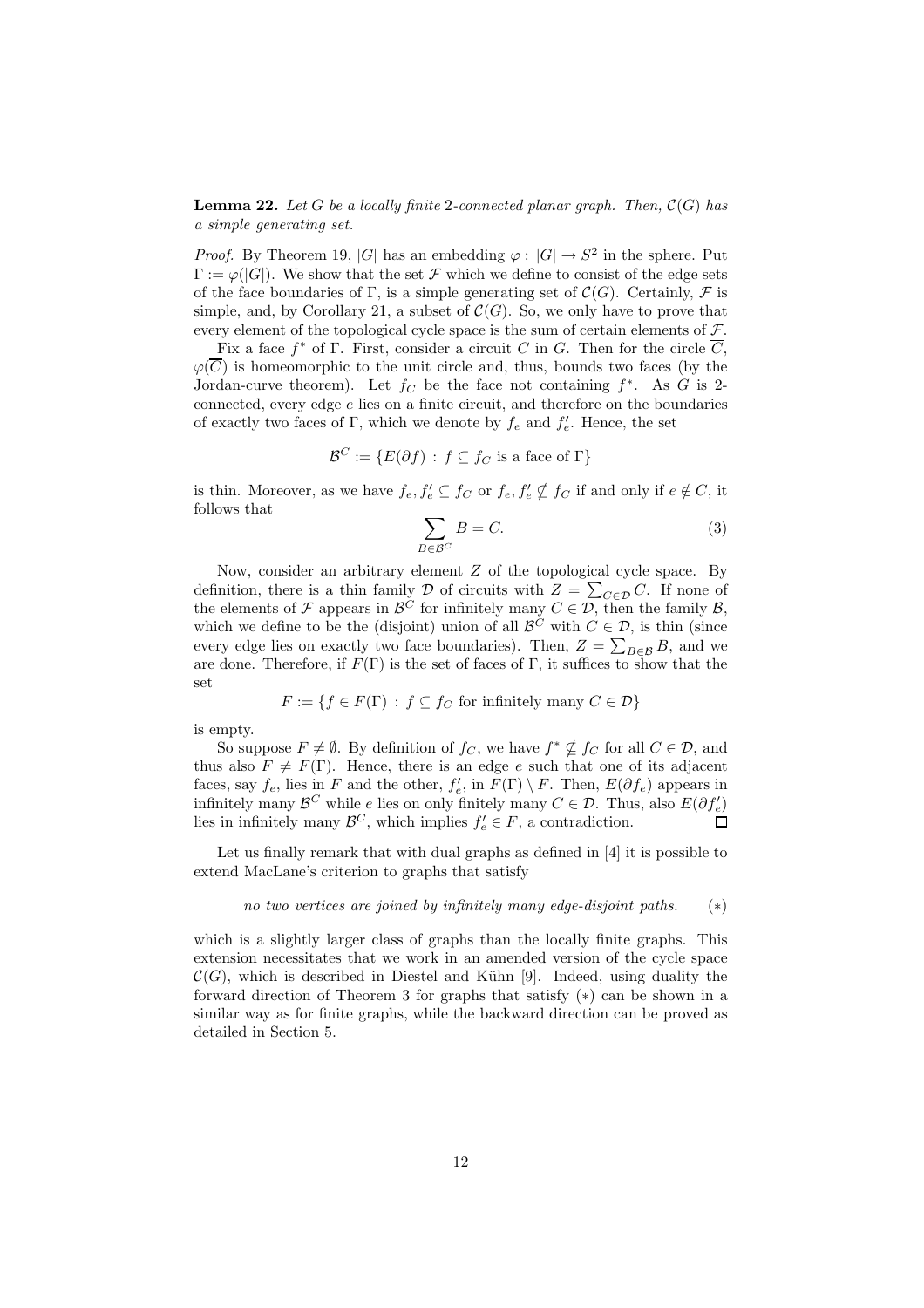# 7 Kelmans' planarity criterion

For finite 3-connected graphs there is another well-known planarity criterion, namely Kelmans' criterion<sup>2</sup> (see Kelmans [?]). It follows from MacLane's criterion together with Tutte's generating theorem. The latter is known to be true for locally finite graphs:

**Theorem 23.** [3] Let  $G$  be a locally finite 3-connected graph. Then the peripheral circuits generate the topological cycle space.

We know from Corollary 21 that the face boundaries of a locally finite 2 connected planar graph are circles. When  $G$  is 3-connected then, as for finite graphs (see Diestel  $[6]$ ), the Jordan curve theorem implies that these circles are precisely the closures in  $|G|$  of the peripheral circuits of  $G$ :

Lemma 24. Let G be a locally finite 3-connected graph with an embedding  $\varphi : |G| \to S^2$  in the sphere. Then, the face boundaries are precisely the closures in  $\varphi(|G|)$  of the peripheral circuits of G.  $\Box$ 

Now, we easily obtain a verbatim generalisation of Kelmans' criterion for locally finite graphs.

**Theorem 25.** Let G be a locally finite 3-connected graph. If G is planar then every edge appears in exactly two peripheral circuits. Conversely, if every edge appears in at most two peripheral circuits then G is planar.

*Proof.* If G is planar then there is, by Theorem 19, also an embedding of  $|G|$ , in which, by Lemma 24, the closure of every peripheral circuit is a face boundary. Since  $G$  is 2-connected every edges lies in exactly two face boundaries, hence in exactly two peripheral circuits of G.

For the backward implication let  $\mathcal F$  be the set of all peripheral circuits of  $G$ , which then is simple. Thus,  $\mathcal F$  is, by Theorem 23, a simple generating set, and hence G planar, by Theorem 3.  $\Box$ 



Figure 3: Infinite circuits are necessary for Kelmans' criterion

<sup>2</sup>This criterion is sometimes also known as Tutte's planarity criterion, as it easily follows from Tutte's generating theorem. However, this seems to have gone unnoticed until Kelmans published a direct proof of the criterion neither using MacLane's nor Tutte's theorem.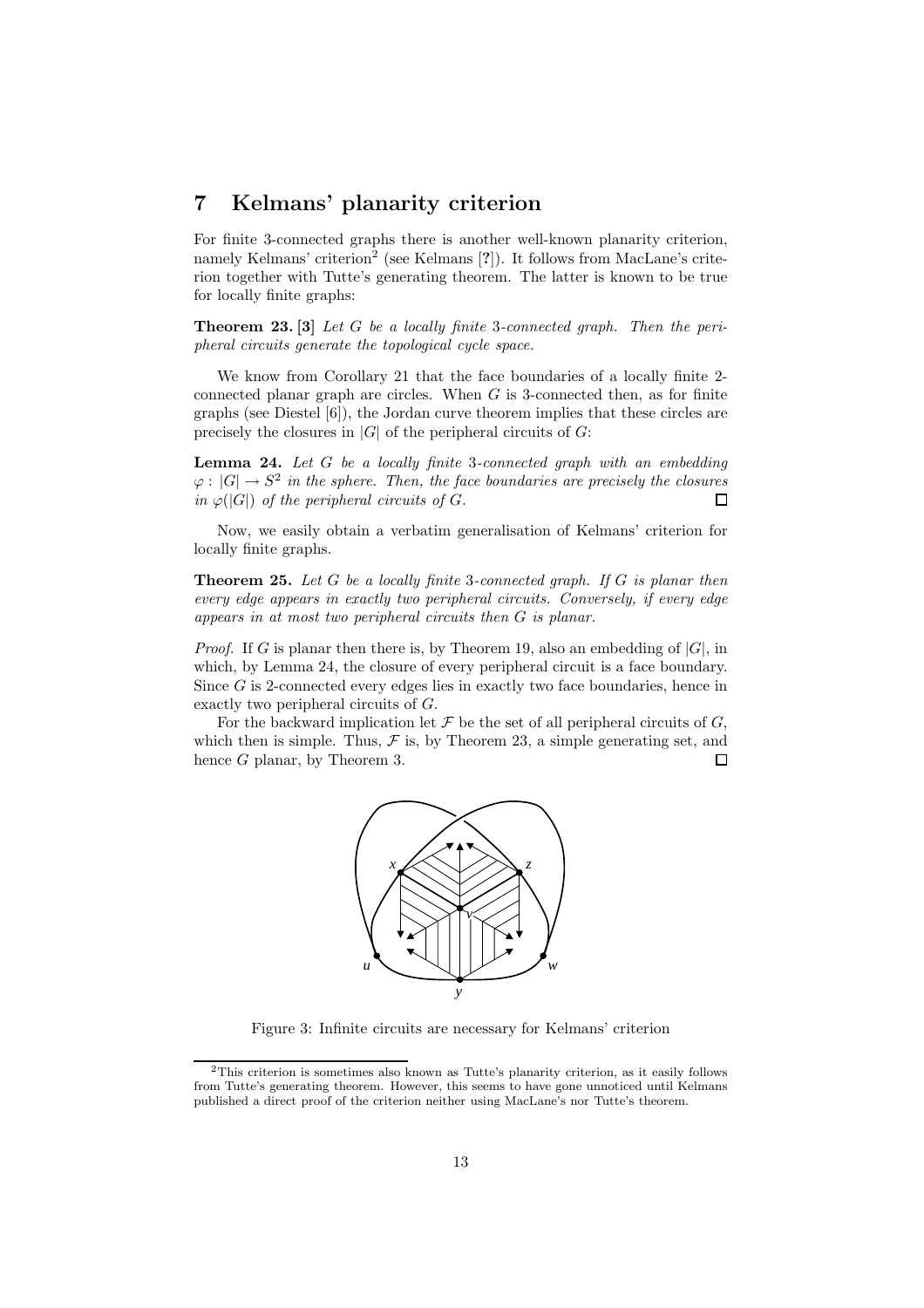As MacLane's planarity criterion, Kelmans', too, fails when infinite circuits are prohibited. Indeed, there are 3-connected non-planar graphs in which every edge lies on at most two finite peripheral circuits. The graph G shown in Figure 3 is such an example. It consists of a  $K_{3,3}$  (bold) to which three disjoint infinite 3-ladders are added. First observe that any finite peripheral circuit that contains edges of  $G - \{u, w\}$  cannot contain any edge incident with either one of u, w, as otherwise it also contains (the edges of) a finite  $\{x, y, z\}$ – $\{x, y, z\}$  path in  $G - \{u, w\}$ , and thus is separating. Therefore, every finite peripheral circuit of G has either none or all of its edges incident with  $\{u, w\}$ ; in the latter case, it is a circuit of  $G[u, w, x, y, z]$ .

Now, assume that there is an edge of  $G$  that appears in three finite peripheral circuits. All of these circuits then lie either in  $G - \{u, w\}$  or in  $G[u, w, x, y, z]$ , where they are also peripheral. Now, it is easy to check that none of the edges of the finite graph  $G[u, w, x, y, z]$  lies on three peripheral circuits, and by Theorem 25 this is also impossible for any edge of the planar 3-connected graph  $G - \{u, w\}$ . This shows that Kelmans' criterion fails if only finite circuits are admitted.

# References

- [1] J.A. Bondy and U.S.R. Murty. Graph Theory with Applications. Macmillan Press, London, 1976.
- [2] C.P. Bonnington and R.B. Richter. Graphs embedded in the plane with finitely many accumulation points. J. Graph Theory, 44:132–147, 2003.
- [3] H. Bruhn. The cycle space of a 3-connected locally finite graph is generated by its finite and infinite peripheral circuits. J. Combin. Theory (Series B), 92:235–256, 2004.
- [4] H. Bruhn and R. Diestel. Duality in infinite graphs. To appear in *Comb.*, Probab. Comput.. http://www.math.uni-hamburg.de/math/research/preprints/hbm.html.
- [5] R. Diestel. The cycle space of an infinite graph. Comb., Probab. Comput., 14:59–79, 2005.
- [6] R. Diestel. Graph Theory (3rd ed., in preparation). Springer-Verlag, 2005.
- [7] R. Diestel and D. Kühn. On infinite cycles I. Combinatorica, 24:69–89, 2004.
- [8] R. Diestel and D. Kühn. On infinite cycles II. Combinatorica, 24:91–116, 2004.
- [9] R. Diestel and D. K¨uhn. Topological paths, cycles and spanning trees in infinite graphs. Europ. J. Combinatorics, 25:835–862, 2004.
- [10] G.A. Dirac and S. Schuster. A theorem of Kuratowski. Nederl. Akad. Wetensch. Proc. Ser. A, 57:343–348, 1954.
- [11] S. MacLane. A combinatorial condition for planar graphs. Fund. Math., 28:22–32, 1937.